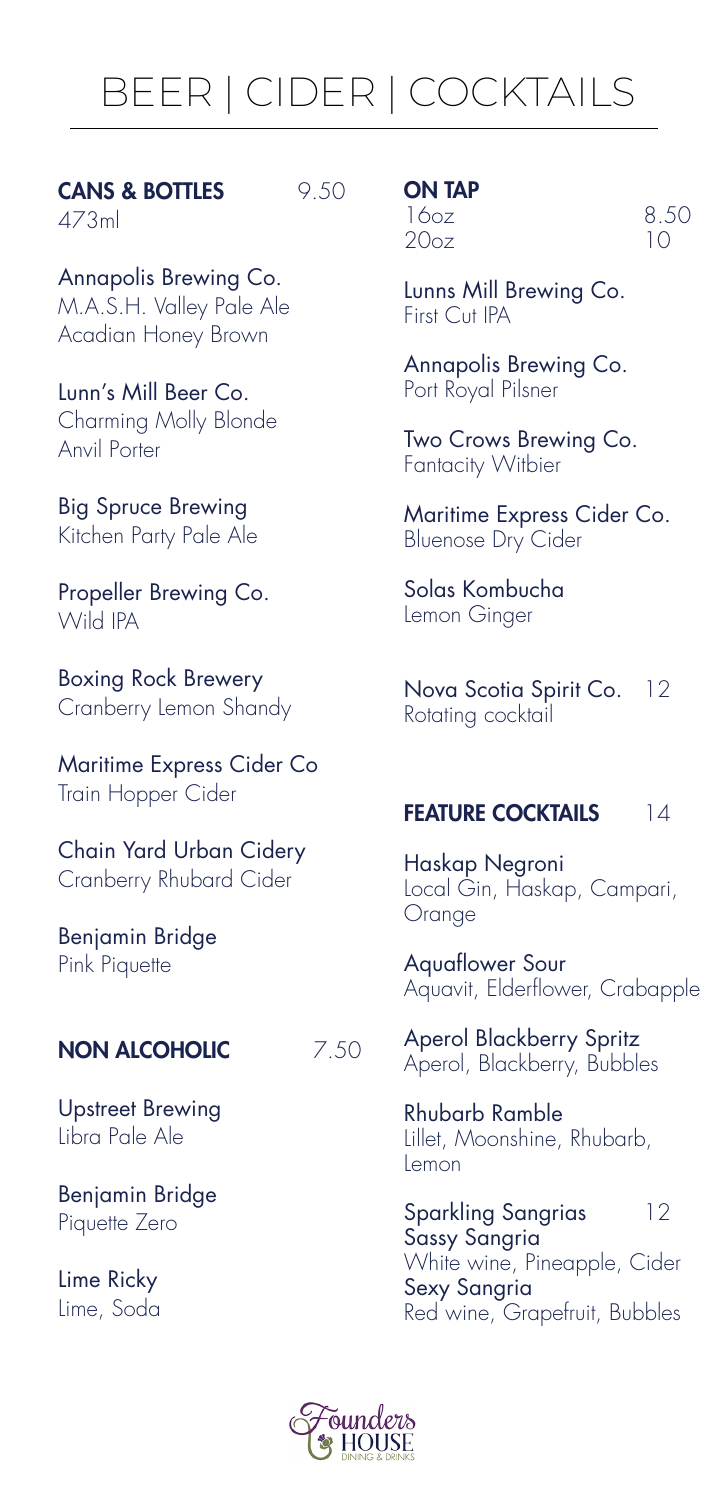# NOVA SCOTIA WINE

5OZ | 8OZ | BOTTLE

# WHITE WINE

Grand Pré Wines Riesling 10 | 15 | 45 Luckett Vineyards Chardonnay 12 | 17 | 55 Lightfoot & Wolfville Tidal Bay 12 | 17 | 55 Gaspereau Vineyards Muscat 12 | 17 | 55 Benjamin Bridge Wild Rock Sauvignon Blanc 12 | 17 | 55 Grand Pré Wines Ortega 50 Planters Ridge Tidal Bay 55 **Lightfoot & Wolfville** Ancienne Chardonnay 90

# ROSÉ WINE

| Benjamin Bridge Nova 7              |                |
|-------------------------------------|----------------|
| Gaspereau Vineyards Rosé            | $12$   17   55 |
| Benjamin Bridge Cabernet Franc Rosé | 55             |
| <b>Compass Rosé</b>                 | 60             |
| Lightfoot Wolfville Rosé            | 60             |
|                                     |                |

# SPARKLING WINE

| Benjamin Bridge NV Brut                     | 13   20   65 |
|---------------------------------------------|--------------|
| Benjamin Bridge Pet Nat                     |              |
| <b>Blomidon Estate Winery Cremant</b>       | 75           |
| Lightfoot Wolfville 2019 Brut Rosé          | 100          |
| Benjamin Bridge 2012 Brut Reserve           | 160          |
| Grand Pré Wines Traditional Method Riesling | 110          |

# RED WINE

| Planters Ridge Pinot Noir            | 15   22   70  |
|--------------------------------------|---------------|
| Lightfoot & Wolfville Kekfrankos     | 15   22   70  |
| Mercator Vineyards Reserve Marquette | 15   22   70  |
| Grand Pré Wines Millot               | $12$   17  50 |
| Luckett Vineyards "Old Bill"         | 13   20   65  |
| Planters Ridge Pinot Noir Reserve    | 75            |
| Lightfoot & Wolfville Gamay Noir     | 75            |
| Planters Ridge Quintessence Red      | 60            |
| Grade Pré Wines 20th Anniversary Red | 70.           |
|                                      |               |

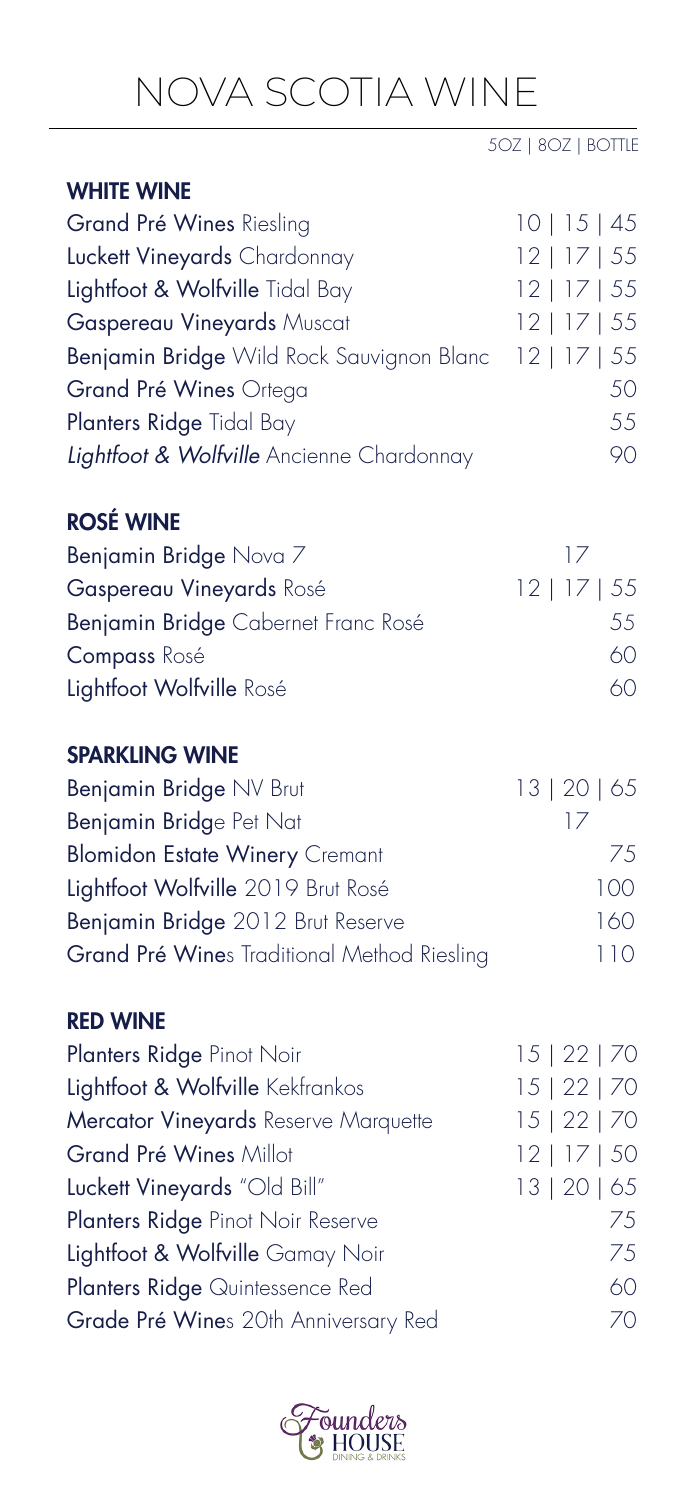# WHITE WINE

| <b>North America</b><br>Mission Hill "Bluebird Passage" Viognier - BC<br>Laughing Stock Pinot Gris - BC<br>The Hatch "Screaming Frenzy" Pinot Gris - BC<br>Mission Hill "Jagged Rock" Sauvignon Blanc/Semillon - BC<br>Schug Sonoma Chardonnay - California<br>Mission Hill "Perpetua" Chardonnay - BC                                                                                                                                                                                                                                 | 80<br>65<br>75<br>90<br>85<br>165                                          |
|----------------------------------------------------------------------------------------------------------------------------------------------------------------------------------------------------------------------------------------------------------------------------------------------------------------------------------------------------------------------------------------------------------------------------------------------------------------------------------------------------------------------------------------|----------------------------------------------------------------------------|
| <u>International</u><br>Dr Loosen "Blue Slate" Riesling - Germany<br>Spy Valley Sauvignon Blanc - New Zealand<br>Pra Otto Soave - Italy<br>Jaffelin Chablis - France<br>Pierre André Chassagne Montrachet - France                                                                                                                                                                                                                                                                                                                     | 80<br>70<br>75<br>90<br>165                                                |
| <b>SPARKLING WINE</b><br>Pol Roger Reserve Champagne - France                                                                                                                                                                                                                                                                                                                                                                                                                                                                          | 160                                                                        |
| <b>ROSÉ WINE</b><br>Cedar Creek Pinot Noir Rosé - BC<br>Louis Bernard Tavel Rosé-France                                                                                                                                                                                                                                                                                                                                                                                                                                                | 70<br>85                                                                   |
| <b>RED WINE</b>                                                                                                                                                                                                                                                                                                                                                                                                                                                                                                                        |                                                                            |
| <b>North America</b><br>Cedar Creek Pinot Noir - BC<br>Copper Cane Elouan Pinot Noir - Oregon<br>Belle Glos "Dairyman" Pinot Noir - California<br>Cedar Creek Cabernet Merlot - BC<br>The Hatch "Screaming Frenzy" Meritage - BC<br>Mission Hill "Compendium" - BC<br>Laughing Stock "Portfolio" - BC<br>Sterling "Heritage" Cabernet Sauvignon - California                                                                                                                                                                           | 80<br>100<br>150<br>75<br>85<br>185<br>145<br>105                          |
| <u>International</u><br>Domaine Taupenot-Merme Bourgogne - France<br>Campo Viejo Rioja Reserva - Spain<br>Chateau Magnol Bordeaux - France<br>Chateau Paloumey Bordeaux - France<br>Guigal Cotes Du Rhone - France<br>Villa Cafaggio Cortaccio Cabernet Sauvignon - Italy<br>Mitolo "Jester" Shiraz - Australia<br>Castel Giocondo Brunello di Montalcino - Italy<br>Castel Giocondo Brunello di Montalcino - 375ml - Italy<br>Fontanafredda "Serralunga" Barolo - Italy<br>Domaine Tempier Bandol - France<br>Tommasi Amarone - Italy | 110<br>65<br>85<br>120<br>70<br>95<br>70<br>150<br>75<br>150<br>195<br>125 |